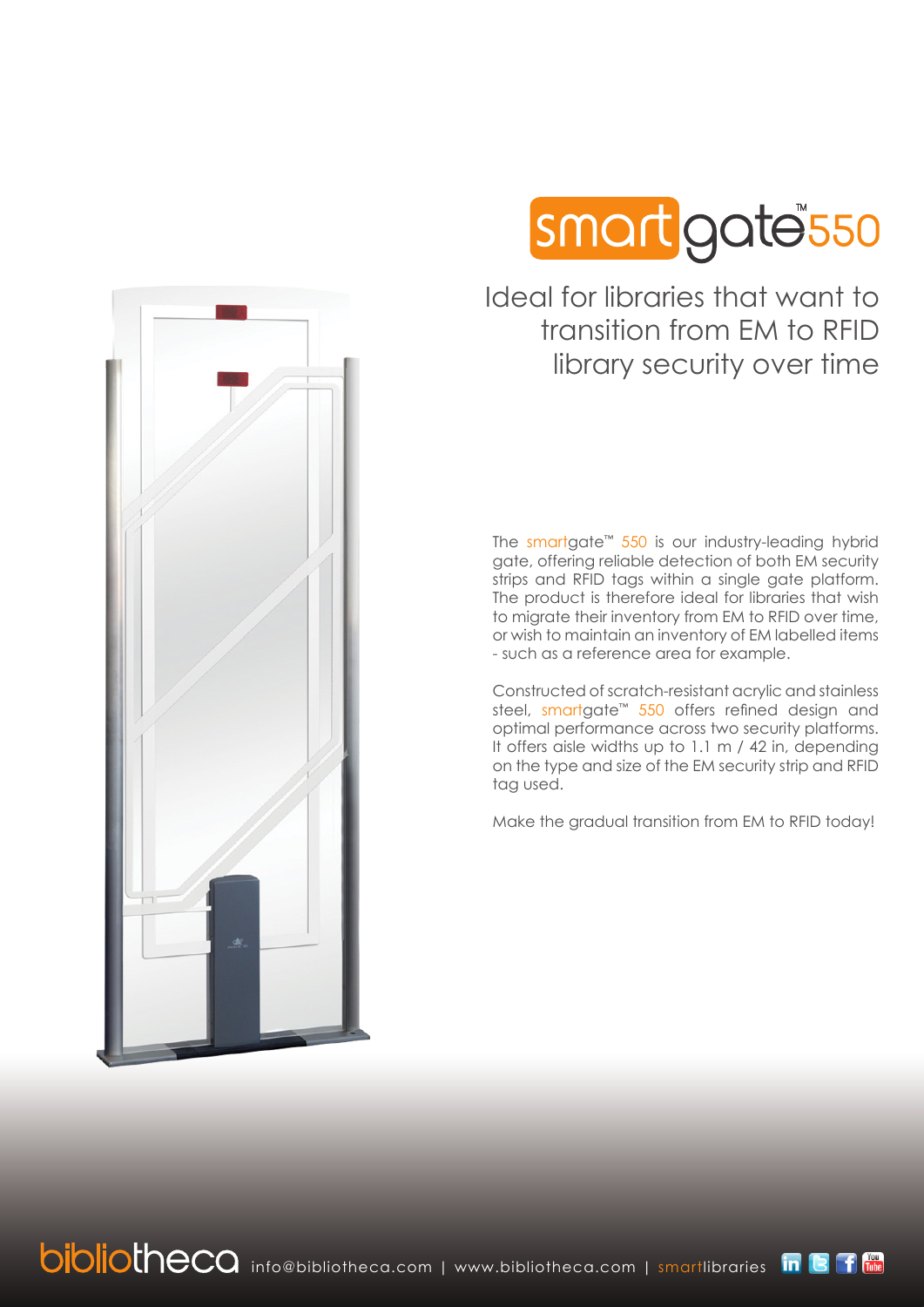# gate<sup>®</sup>550

# Hybrid EM/RFID security system



# **Audible and visual alarms**

To prevent theft of library items, alarm lights are integrated into the gates along with an adjustable volume alarm.

# **Dual protection**

smartgate™ 550 uses both EM and RFID technology to provide crystal clear protection for libraries who want to begin with RFID technology without immediately replacing EM tags in their collection.

# **Versatile functionality**

smartgate<sup>™</sup> 550 is compatible with all major EM and RFID tags. Switch Capacitor Filtering (SFC) allows the filtering capacity to be adjusted for maximum detection after installation. Magnetic media is safe from harm using the smartgate<sup>™</sup> 550 security system.

### **Multiple gate aisles**

smartgate<sup>™</sup> 550 can be used as a single transponder system. However, optimal performance is achieved with an aisle constructed of two gates. Additional gates can be added with simultaneous operation of multiple aisles.

### **Integrated people counter**

An optional people counter can record the number of people entering and leaving your library.